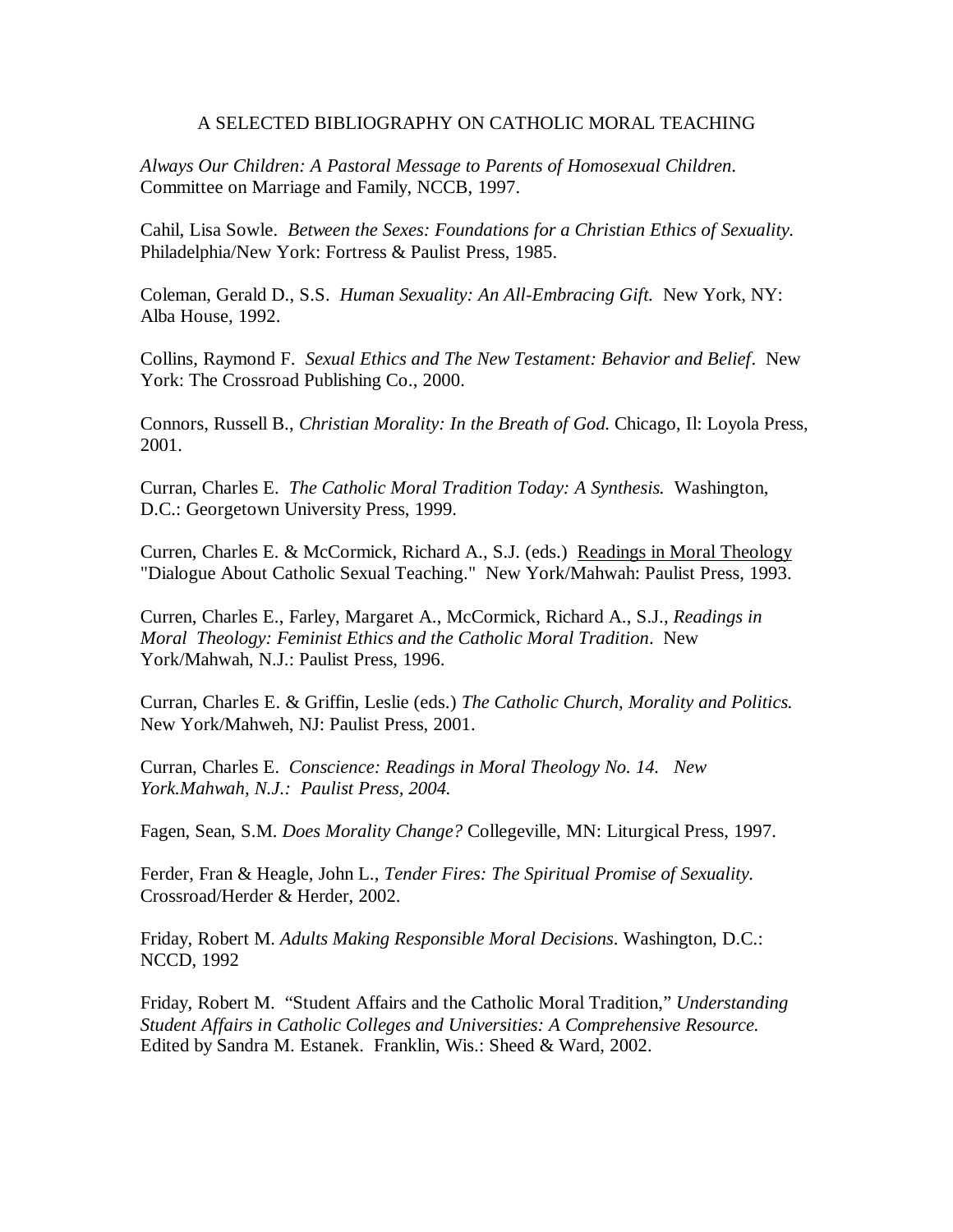Grabowski, John S. *Sex and Virtue: An Introduction to Sexual Ethics.* Washington, D.C.: The Catholic University of America Press, 2003.

Gula, Richard M, S.S. *Reason Informed By Faith*. New York/Mahwah: Paulist Press, 1989.

Gula, Richard M., S.S. *Moral Discernment*. New York/Mahwah: Paulist Press, 1997.

Gula, Richard M., S.S. *The Good Life: Where Morality and Spirituality Converge.* New York/Mahwah, NJ: Paulist Press, 1999.

Hanigan, James P. *Homosexuality: The Test Case for Christian Sexual Ethics*. New York/Mahwah: Paulist Press, 1988.

Harrington, Daniel, S.J. and Keenan, James, S.J. *Jesus and Virtue Ethics: Building Bridges Between New Testament Studies and Moral Theology.* Chicago, IL: Sheed & Ward, 2002.

John Paul II. *Familiaris consortio*. (12/15/81) Washington, D.C.: USCB, 1982.

Keane, Phillip S., S.S. *Sexual Morality*. Mahwah, N.J.: Paulist Press, 1978

Keating, James (ed.) *Spirituality and Moral Theology: Essays from a Pastoral Perspective.* New York/Mahwah: Paulist Press, 2000.

Keating, James. *Pure Heart, Clear Conscience.* Liguori Publications, 2003.

Keenan, James F., S.J. *Commandments of Compassion*. Franklin, WI: Sheed & Ward, 1999.

Lawler, Ronald et al. *Catholic Sexual Ethics*. Indiana: Our Sunday Visitor, 1985.

Liuzzi, Peter J., O. Carm. *With Listening Hearts: Understanding the Voices of Lesbian and Gay Catholics*. New York/Mahwah, NJ: Paulist Press, 2001.

McCormick, Richard A., S.J. *Corrective Vision: Explorations in Moral Theology*. Kansas City, MO: Sheed & Ward, 1994.

Miller, Mark, C.Ss.R. *Making Moral Choices.* Mystic, Ct.: Twenty-Third Publications, 1995.

O'Connell, Timothy E. *Making Disciples: A Handbook of Christian Moral Formation.*  New York: The Crossroad Publishing Co., 1998.

Roberts, William P. *Thorny Issues: Theological and Pastoral Reflections.* Huntington, NY: Troitsa Books, 2001.